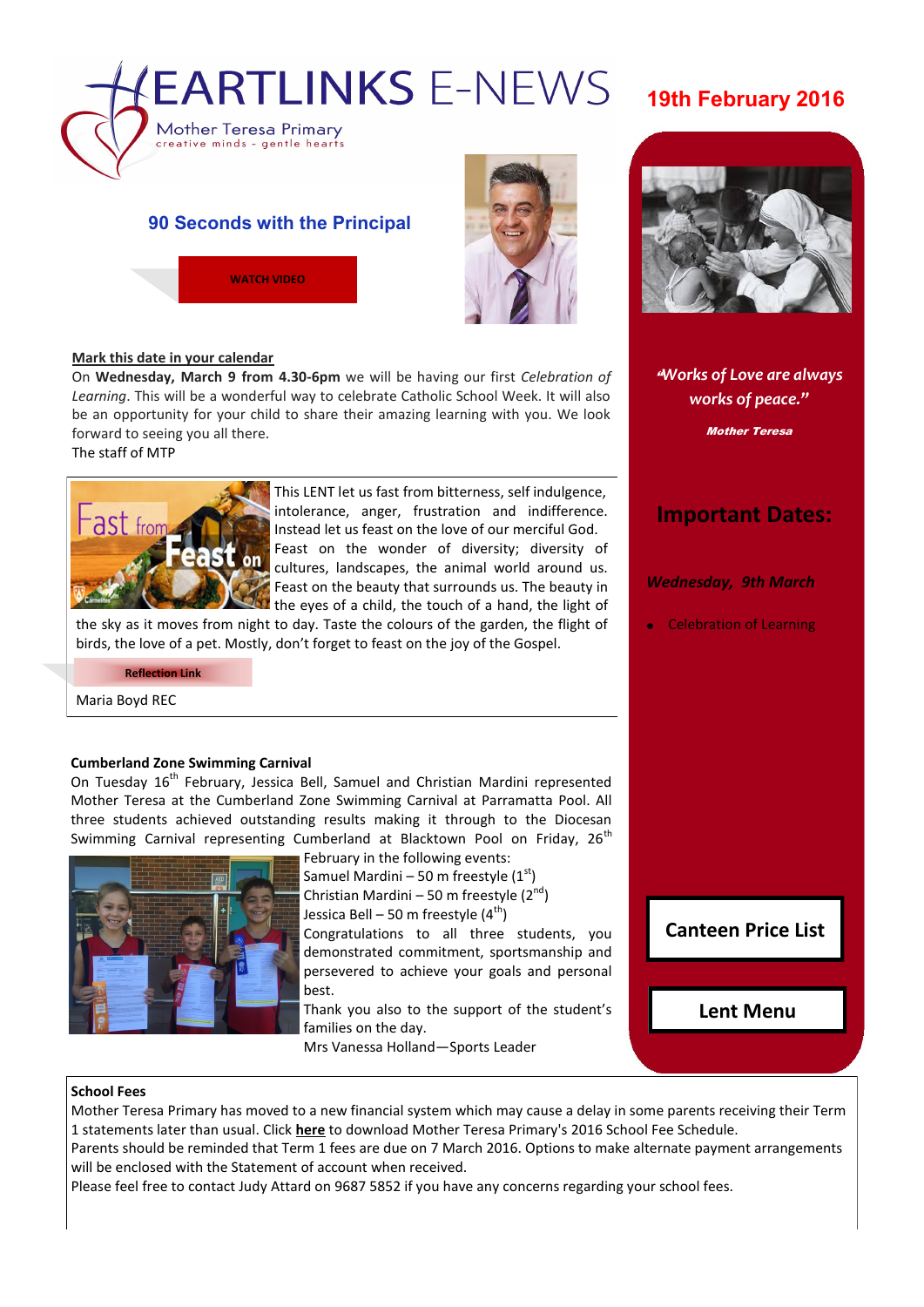# Parramatta Marist High School **Information Evening 2016**



Tuesday, 1 March 2016 5:30pm - School Tours & BBQ 6:30pm - 7:15pm Principal's Address & Information Session Bookings Essential: www.parramarist.nsw.edu.au Enrolment packages will be available during the evening. Year 7, 2017 Enrolments open: 3 March 2016 Year 7, 2017 Enrolments close: 7 April 2016 Enrolments received after the closing date will be placed on a waiting list.







2 Darcy Road, Westmead NSW 2145 Phone: 9635 7066 www.parramarist.nsw.edu.eu

Parking is available via Gate 3, Darcy Road (opposite Westmead Private Hospital)

We offer a holistic Catholic education for boys.

PMH's HSC results have placed them in the top 100 schools in NSW.

- In 2015, PMH achieved the following HSC results:
- . 64th in the State overall, 6th in Mathematics, Extension 1 & 2 Mathematics and 37th in Mathematics General 2
- · State places in Information and Digital Technology, Industrial Technology, Senior Science and PDHPE
- · 2 Premier all-rounder awards

Parramatta Marist has been both nationally and internationally recognised as innovators in 21st century education.